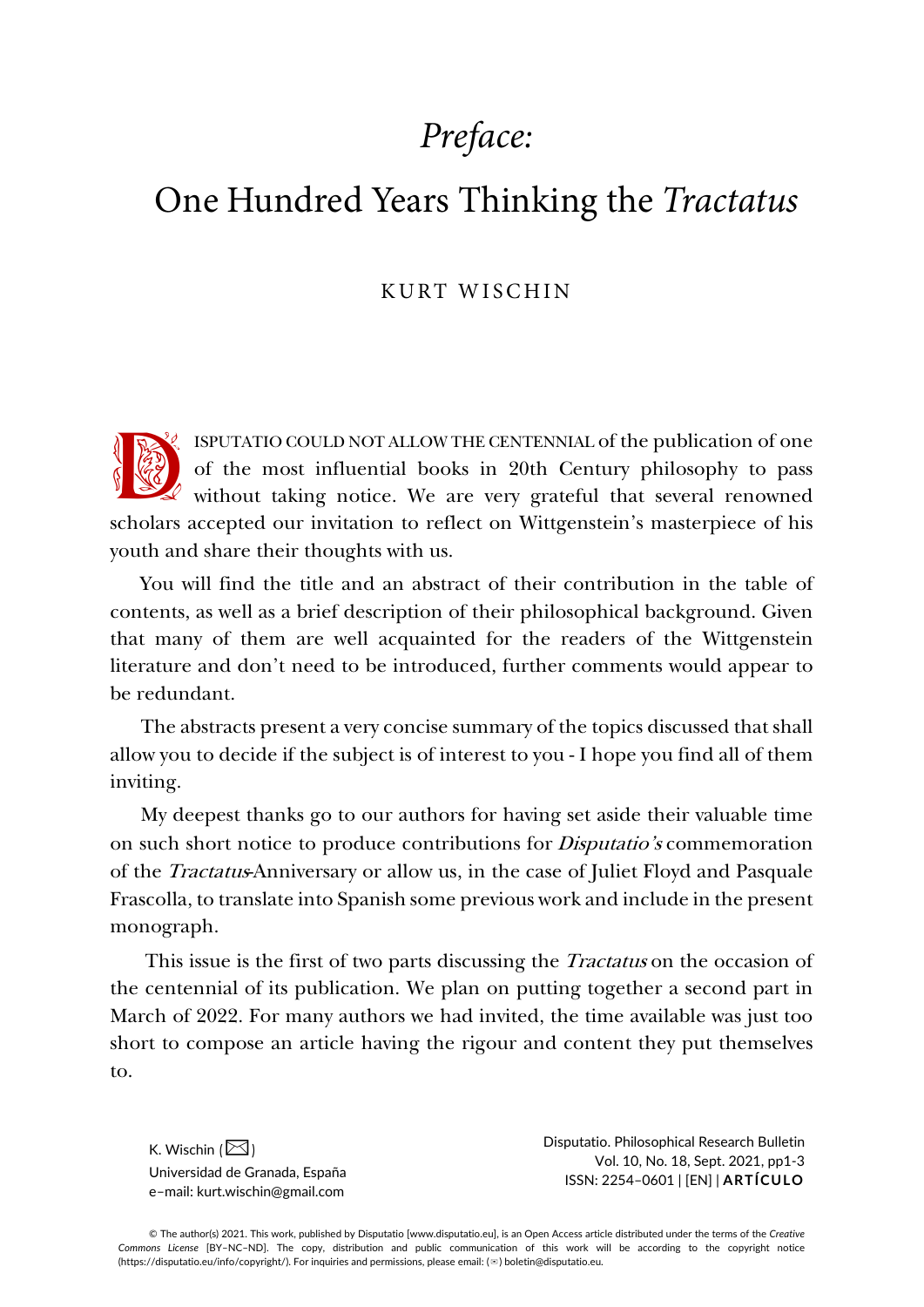Without further ado, I put the first part of this first part of "Thinking the Tractatus" in your hands.

The editor



## **Preface. One Hundred Years Thinking the** *Tractatus*

Disputatio could not allow the centennial of the publication of one of the most influential books in  $20<sup>th</sup>$ Century philosophy to pass without taking notice. We are very grateful that several renowned scholars accepted our invitation to reflect on Wittgenstein's masterpiece of his youth and share their thoughts with us.

## **Prefacio: Cien Años pensando el** *Tractatus*

Disputatio no pudo dejar pasar el centenario de la publicación de uno de los libros de filosofía más influyentes del siglo XX sin tomar nota. Estamos sumamente agradecidos que varios eruditos reconocidos hayan aceptado nuestra invitación de reflexionar sobre la obra maestra de la juventud de Wittgenstein y compartir sus pensamientos con nosotros.

**KURT WISCHIN** es miembro de FiloLab UGR Unidad de Excelencia de la Universidad de Granada, España. Doctorando [≈ CPhil] en Filosofía en la Universidad de Granada. Su primer contacto formativo con la filosofía académica se produjo en Viena durante la década de 1970. Obtuvo una licenciatura en Filosofía en la Universidad Autónoma de Querétaro y una Maestría en Filosofía en la Universidad Nacional Autónoma de México. Su trabajo en filosofía toma como punto de partida la filosofía de Wittgenstein, en particular tal como se condensa en *Investigaciones filosóficas*. Sus actividades de investigación actuales se centran en los años fundacionales de la filosofía contemporánea de la lógica y el lenguaje, poniendo especial énfasis en el desarrollo de la doctrina de Frege y su influencia en la formación del Tractatus, así como en la filosofía analítica en general temprana. Ha publicado diversos artículos, capítulos de libro, traducciones y reseñas académicas.

**INFORMACIÓN DE CONTACTO | CONTACT INFORMATION**: Departamento de Filosofía I. Universidad de Granada. Edificio de la Facultad de Psicología, Campus de la Cartuja. 18011 Granada, España. e-mail  $(\boxtimes)$ : kurt.wischin@gmail.com